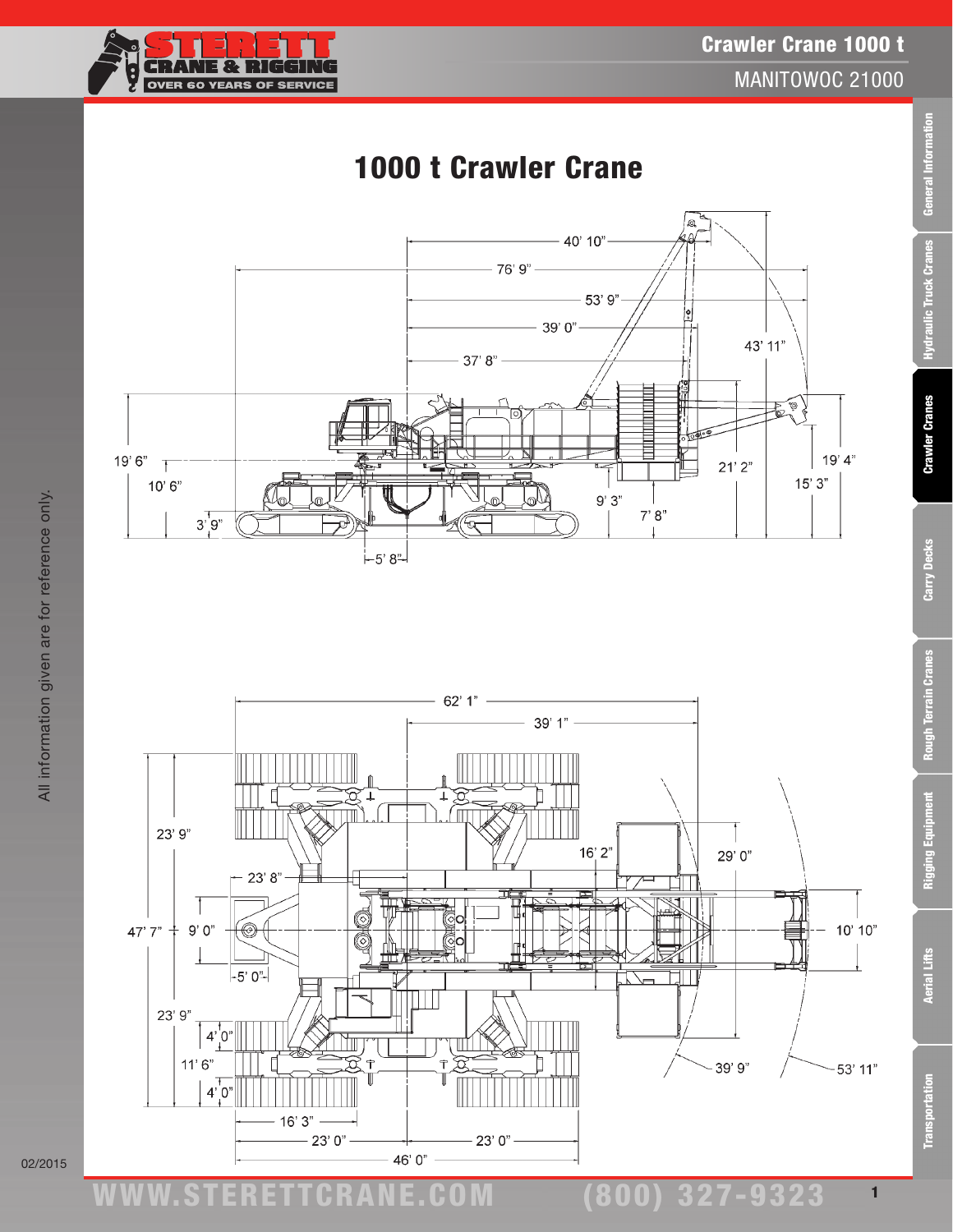### 1000 t Crawler Crane

ņ  $19.1$ 

**in** 

 $\bar{\Omega}$ 

#### MANITOWOC 21000



All information given are for reference only.

All information given are for reference only.





A<sub>2</sub> = THREE-PIECE SHEAR FRAME 72' 6"

B<sub>2</sub>=THREE-PIECE SHEAR FRAME 79'6"

(800) 327-9323 www.STERETTCRAnE.Com

2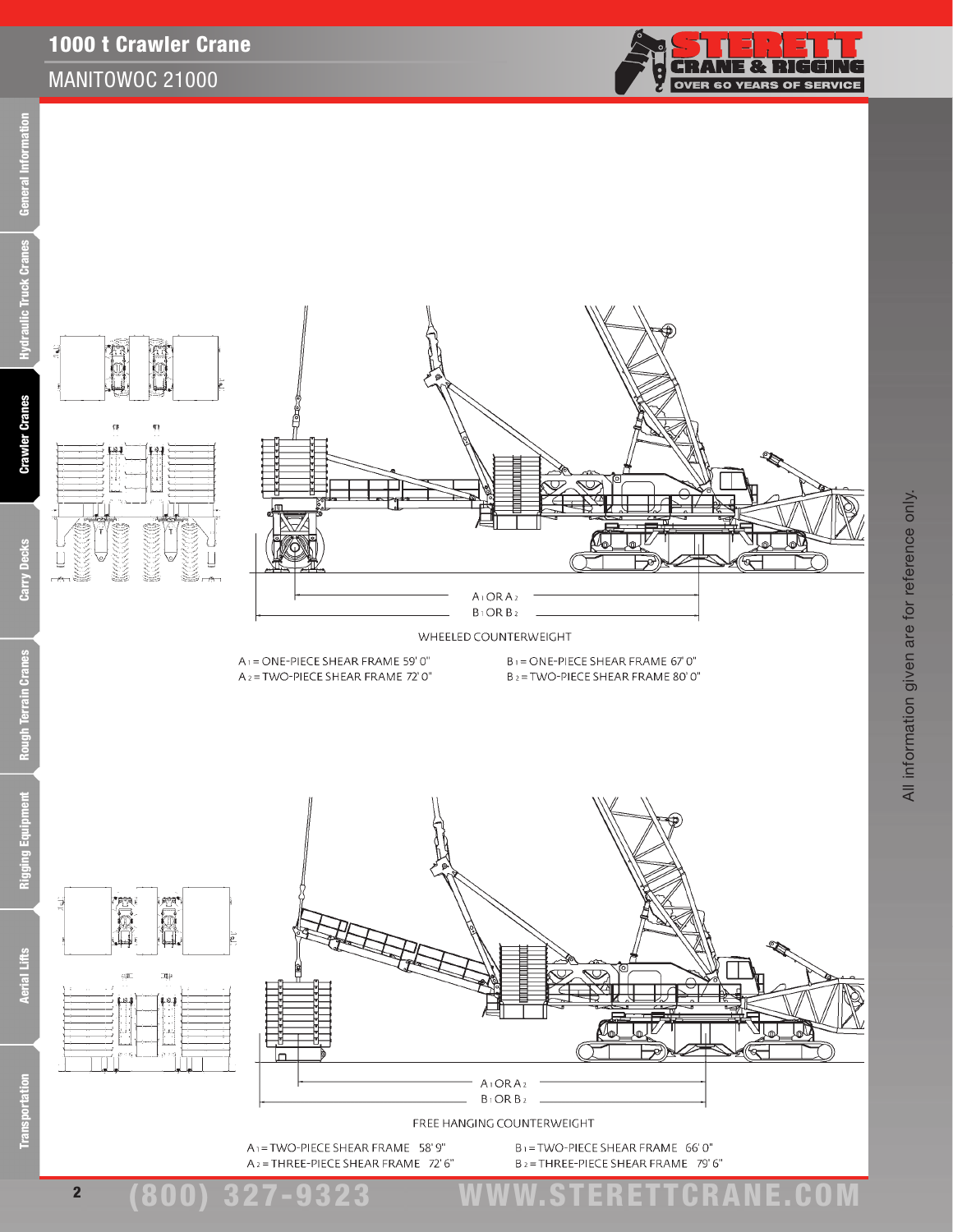



02/2015

www.STERETTCRAnE.Com

Transportation Aerial Lifts Rigging Equipment Rough Terrain Cranes Carry Decks Crawler Cranes Hydraulic Truck Cranes General Information

Rough Terrain Cranes

Rigging Equipment

**Aerial Lifts** 

**Transportation** 

Carry Decks

General Information

Hydraulic Truck Cranes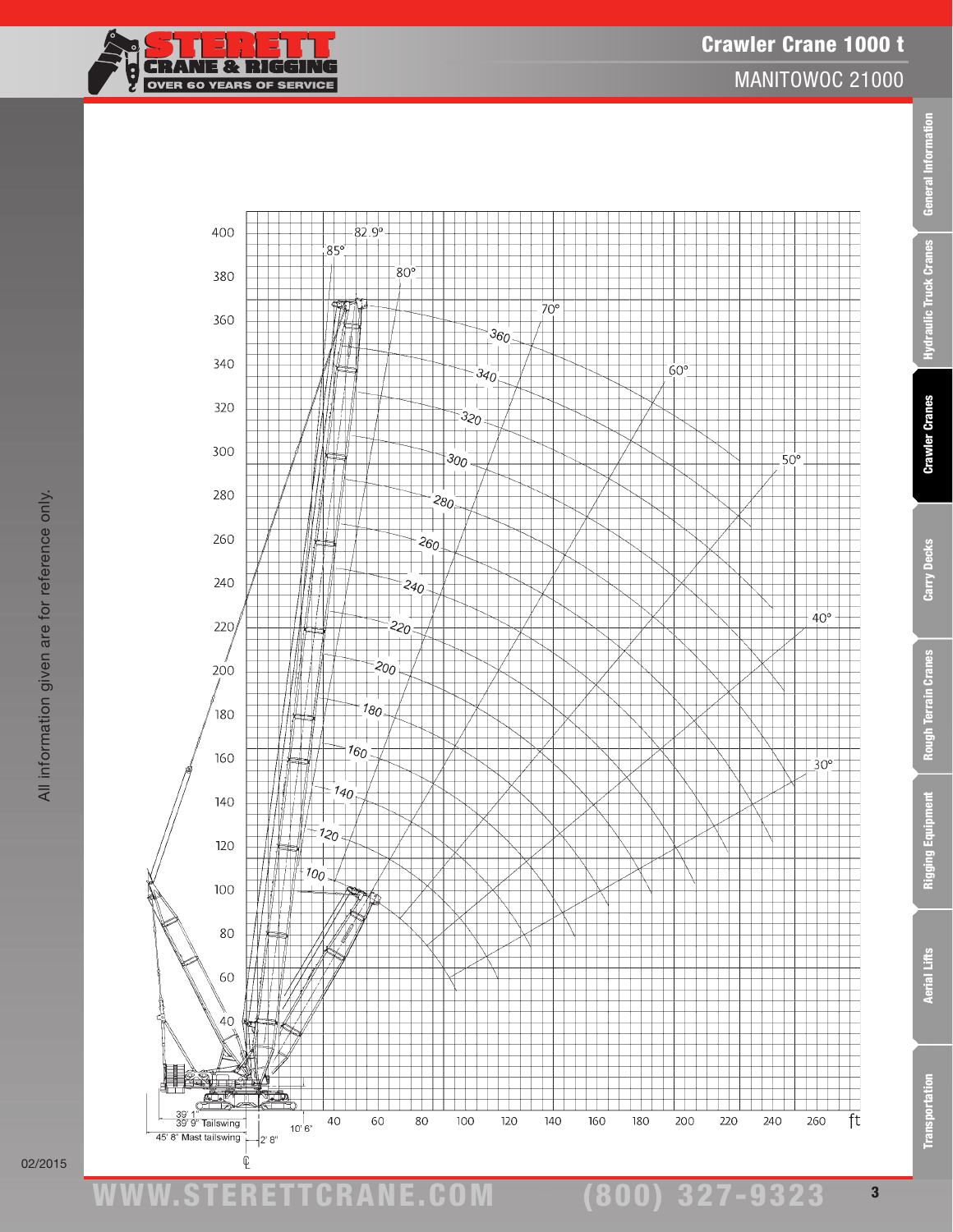**CRANE & RIGGING OVER 60 YEARS OF SERVICE** 

75

General Information

**Hydraulic Truck Cranes** 

**Crawler Cranes** 

Carry Decks





ft 100 120 140 160 180 200 240 280 300 320 340 360 ft

FWE

**C}** 

100-360 ft 100 ft 530,700 lbs 43'7'' 360° 75%

| 100 | 340.4 | 337.9 | 333.3                                  | 336.7 | 332.1 | 324.8 | 317   | 312.1 | 308.7 | 303.8 | 300.2 | 100 |
|-----|-------|-------|----------------------------------------|-------|-------|-------|-------|-------|-------|-------|-------|-----|
| 110 | 301.4 | 299.1 | 294.6                                  | 298   | 293.4 | 286.1 | 278.2 | 273.3 | 269.9 | 265   | 261.3 | 110 |
| 120 |       | 266.7 | 262.4                                  | 265.9 | 261.3 | 253.9 | 245.9 | 240.4 | 236.4 | 230.5 | 226.1 | 120 |
| 130 |       | 236.1 | 232.2                                  | 238.2 | 232.9 | 224.7 | 215.3 | 209.4 | 205.3 | 199.2 | 194.8 | 130 |
| 150 |       |       | 182.8                                  | 189.3 | 184   | 175.6 | 166.1 | 160.1 | 155.9 | 149.7 | 145.2 | 150 |
| 160 |       |       |                                        | 169.4 | 164.2 | 155.8 | 146.3 | 140.1 | 136   | 129.8 | 125.3 | 160 |
| 170 |       |       |                                        |       | 146.7 | 138.4 | 128.8 | 122.6 | 118.5 | 112.2 | 107.7 | 170 |
| 180 |       |       |                                        |       | 131   | 122.9 | 113.3 | 107.1 | 102.9 | 96.7  | 92.1  | 180 |
| 200 |       |       |                                        |       |       | 96.4  | 86.9  | 80.7  | 76.6  | 70.3  | 65.7  | 200 |
| 210 |       |       |                                        |       |       | 85    | 75.6  | 69.4  | 65.3  | 59    | 54.4  | 210 |
| 220 |       |       |                                        |       |       | 74.5  | 65.3  | 59.2  | 55    | 48.7  | 44.2  | 220 |
| 230 |       |       |                                        |       |       |       | 55.9  | 49.8  | 45.7  | 39.3  |       | 230 |
| 240 |       |       |                                        |       |       |       | 47.2  | 41.1  | 37    |       |       | 240 |
| 250 |       |       |                                        |       |       |       | 39.1  |       |       |       |       | 250 |
|     |       |       | with 200,000 lbs carbody counterweight |       |       |       |       |       |       |       |       |     |
|     |       |       |                                        |       |       |       |       |       |       |       |       |     |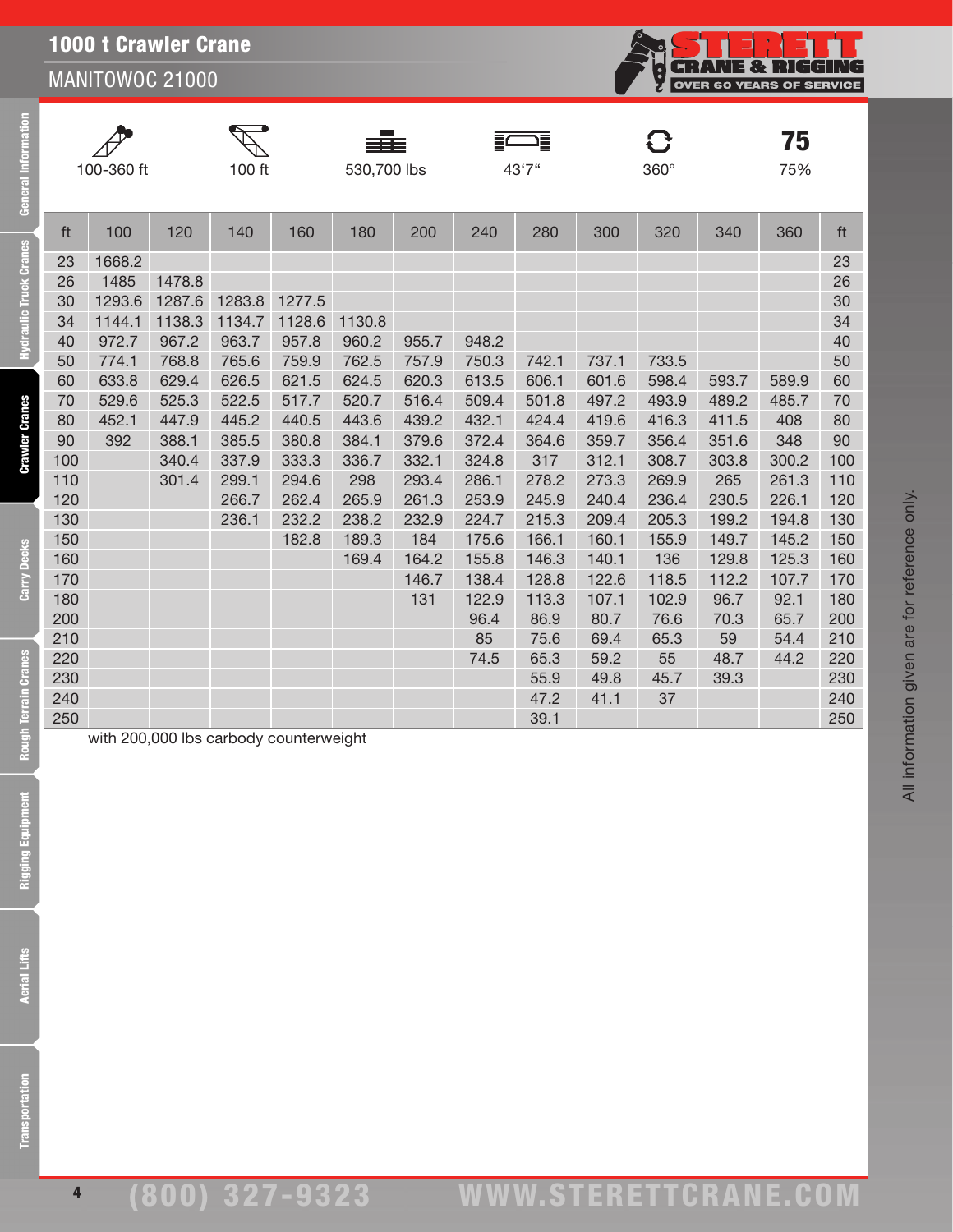



Transportation Aerial Lifts Rigging Equipment Rough Terrain Cranes Carry Decks Crawler Cranes Hydraulic Truck Cranes General Information

**Rough Terrain Cranes** 

Rigging Equipment

**Aerial Lifts** 

**Transportation** 

Carry Decks

General Information

Hydraulic Truck Cranes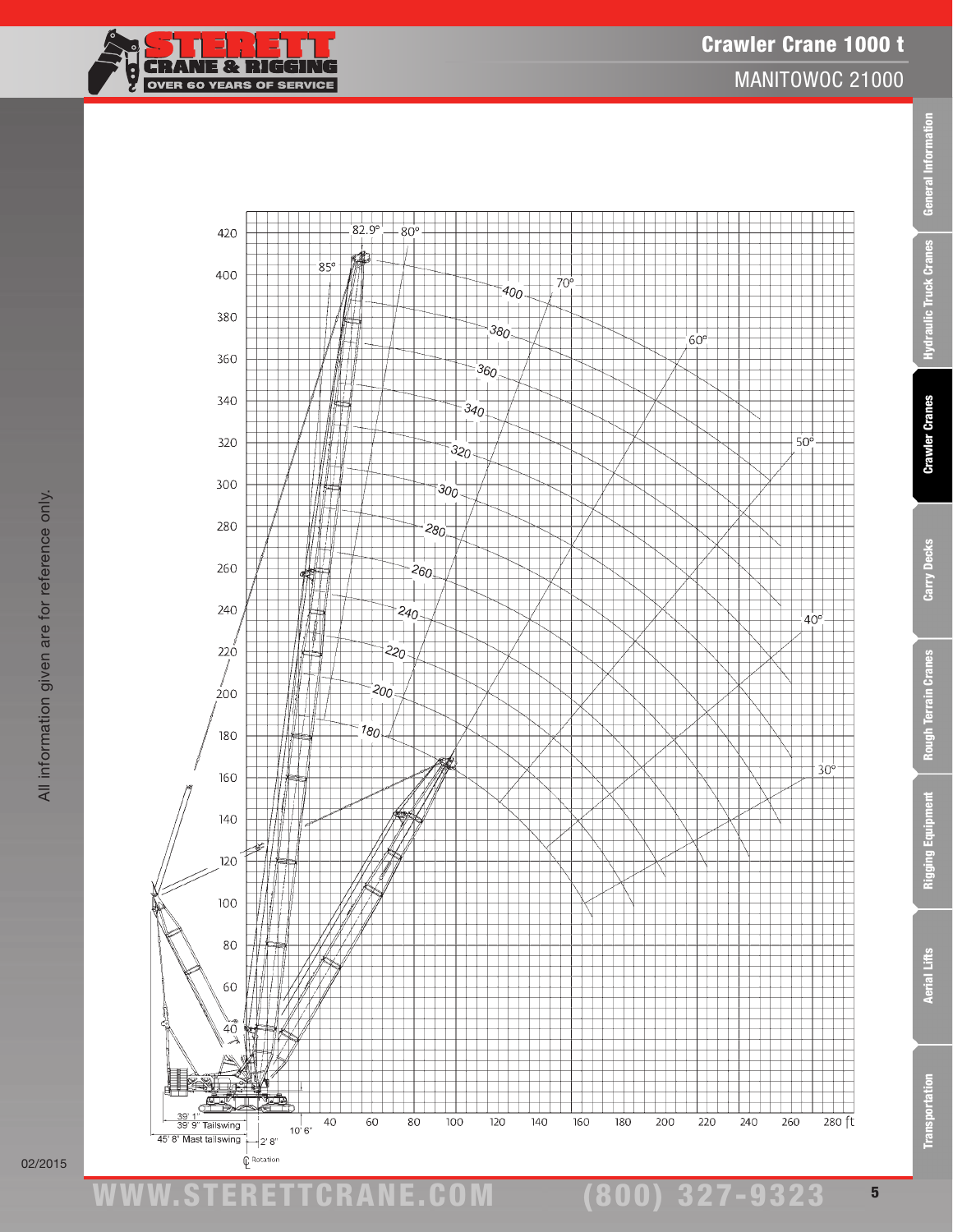**CRANE & RIGGING OVER 60 YEARS OF SERVICE** 

75

| $\mathscr{P}$ |
|---------------|
| 180-400       |



FWE

ft 180 200 220 240 260 280 300 320 340 360 380 400 ft 32 1200 32 968.8 962.2 957.7 948.4 40 859.5 853.2 848.7 843.7 840.3 835.2 45 771.1 764.9 760.5 755.4 752 746.9 744.5 743.6 50 633.2 627.7 623.5 619 615.9 611.3 609.3 608.8 606.1 604.9 585.6 504.8 60 529.4 524 519.9 515.2 512.1 507.4 505.3 504.7 501.9 500.9 498.4 467.6 70 452.2 446.9 442.9 438.1 435 430.2 428.1 427.4 424.5 423.5 420.9 419.5 80 392.6 387.4 383.4 378.6 375.4 370.6 368.4 367.7 364.8 363.7 361.1 359.7 90 345.2 340 336 331.2 328 323.1 321 320.3 317.3 316.2 313.5 312 100 306.5 301.4 297.5 292.6 289.4 284.5 282.3 281.6 278.6 277.4 274.7 273.3 110 274.3 269.3 265.4 260.5 257.3 252.4 250.2 249.5 246.4 245.3 242.5 241 120 247.1 242.2 238.3 233.4 230 224 221.6 221.2 217.7 216.6 213.5 211.8 130 200.4 195 190.6 184.8 181.2 175 172.6 172.1 168.4 167.3 164 162.3 150 180.4 175.2 170.9 165.1 161.4 155.3 152.8 152.3 148.5 147.4 144.1 142.4 160 157.7 153.6 147.7 144.1 137.9 135.4 134.8 131.1 129.9 126.6 124.9 170 142.1 138.1 132.3 128.6 122.5 119.9 119.4 115.6 114.4 111.1 109.3 180 124.3 118.5 114.8 108.7 106.1 105.6 101.8 100.6 97.2 95.5 190 111.7 106 102.4 96.3 93.7 93.2 89.3 88.1 84.8 83 200 94.7 91.2 85 82.5 82 78.1 76.9 73.5 71.8 210 84.3 80.9 74.8 72.3 71.8 67.9 66.7 63.3 61.5 220 71.4 65.4 62.9 62.5 58.6 57.4 54 52.2 230 62.7 56.8 54.4 53.9 50 48.8 45.4 43.7 240 48.8 46.4 46 42.1 40.9 37.5 250 39.1 38.7 260

 $\mathbf{C}$ 

| 180-400 ft | 100 ft | 530,700 lbs | 43'7" | $360^\circ$ | 75% |
|------------|--------|-------------|-------|-------------|-----|
|            |        |             |       |             |     |
|            |        |             |       |             |     |

**Crawler Cranes** 

General Information

**Hydraulic Truck Cranes** 

with 200,000 lbs carbody counterweight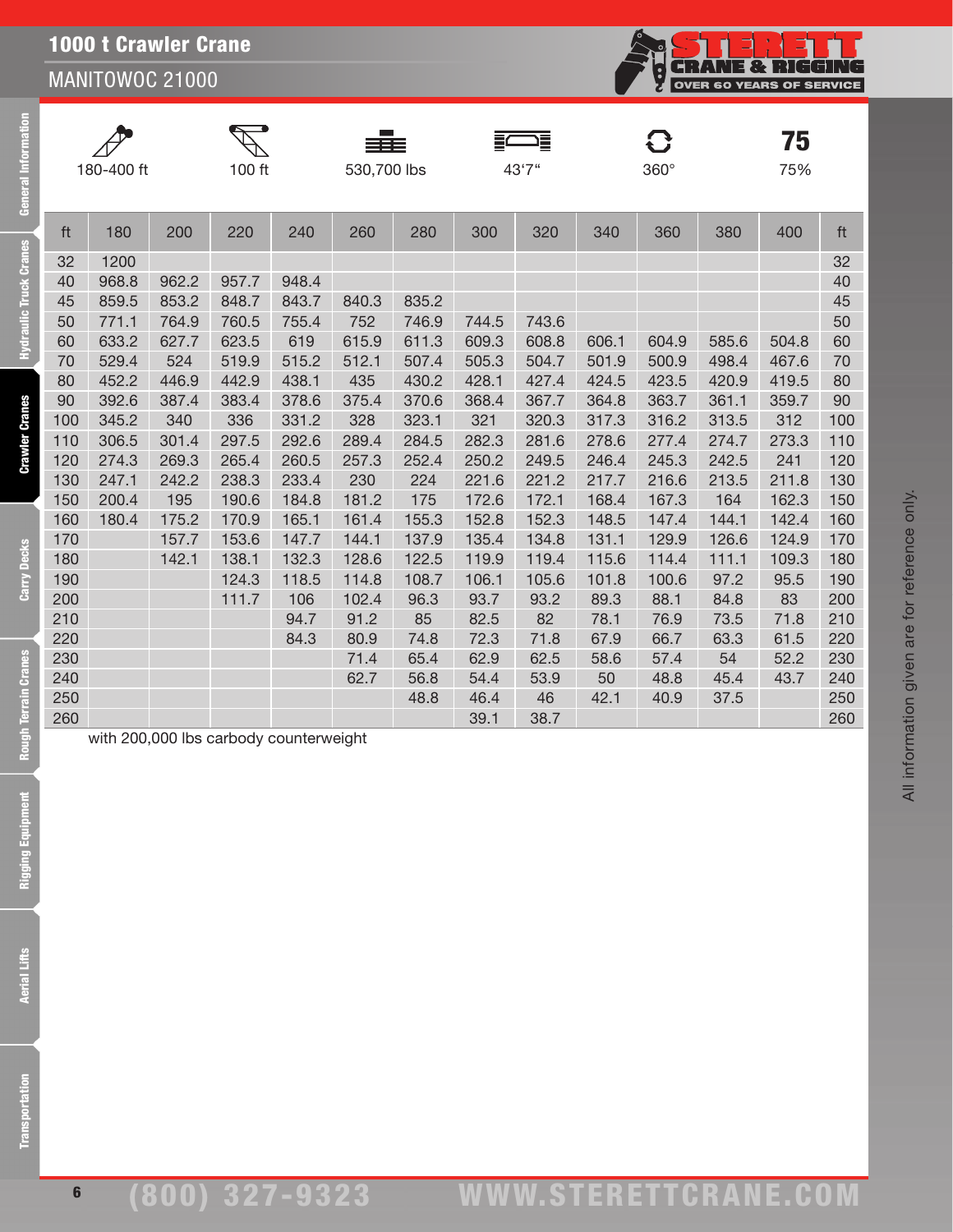# www.STERETTCRAnE.Com



Crawler Crane 1000 t

Transportation Aerial Lifts Rigging Equipment Rough Terrain Cranes Carry Decks Crawler Cranes Hydraulic Truck Cranes General Information

Rough Terrain Cranes

Rigging Equipment

**Aerial Lifts** 

ē

**Transportat** 

Carry Decks

General Information

**Hydraulic Truck Cranes**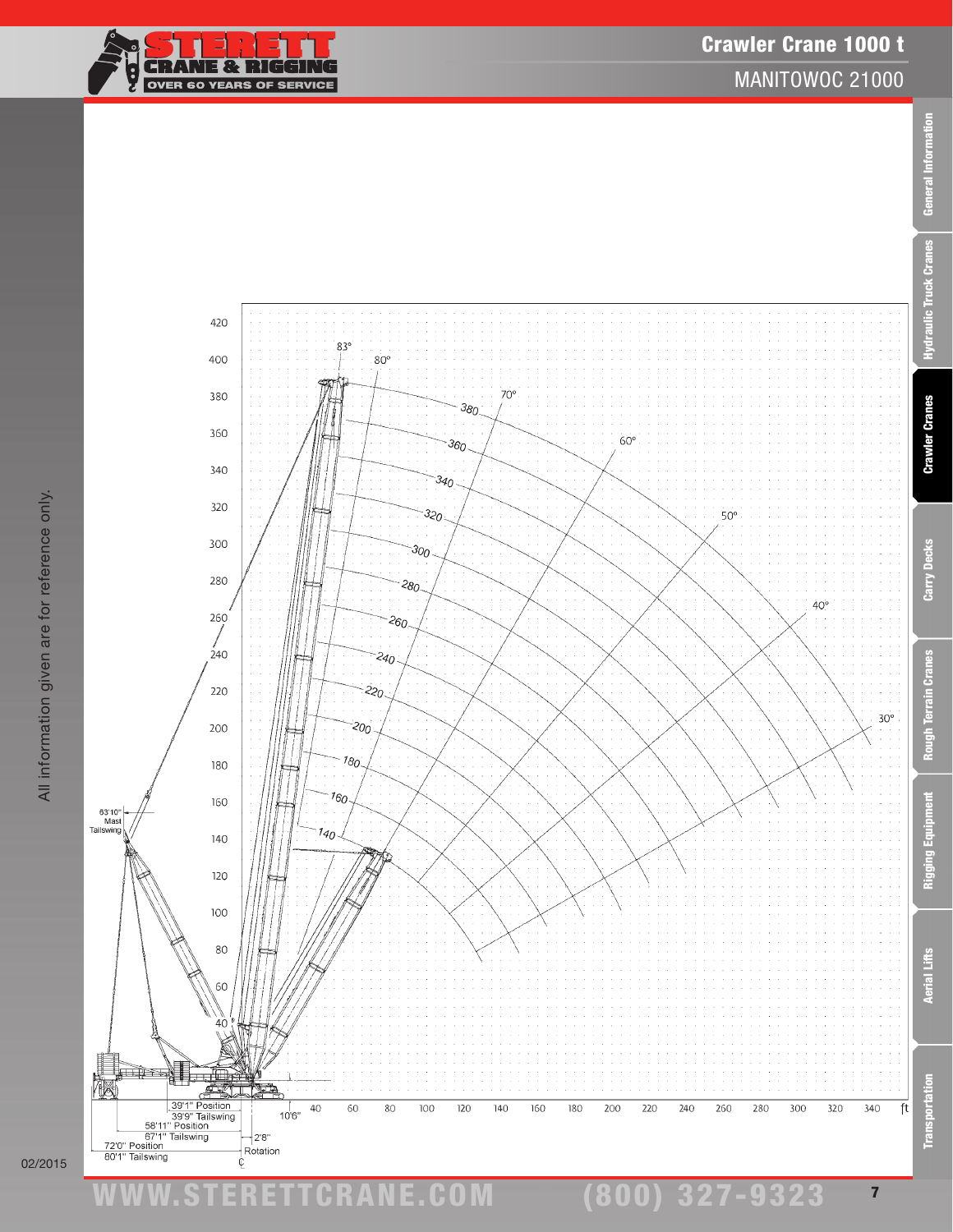|  | <b>1000 t Crawler Crane</b> |  |
|--|-----------------------------|--|
|  |                             |  |

**General Information** 

Hydraulic Truck Cranes

**Crawler Cranes** 

Carry Decks

**Rough Terrain Cranes** 

|     | 140-380 ft<br>MAX-ER                   |        | 140 ft |        | 458,700 lbs |        | 1,127,300 lbs | 43'7"  | Ξ      | C<br>$360^\circ$ |       | 75<br>75% |     |
|-----|----------------------------------------|--------|--------|--------|-------------|--------|---------------|--------|--------|------------------|-------|-----------|-----|
| ft  | 140                                    | 160    | 180    | 200    | 220         | 240    | 280           | 300    | 320    | 340              | 360   | 380       | ft  |
| 28  | 2000                                   |        |        |        |             |        |               |        |        |                  |       |           | 28  |
| 32  | 2000                                   | 2000   |        |        |             |        |               |        |        |                  |       |           | 32  |
| 36  | 2000                                   | 2000   | 1941.3 | 1863.9 |             |        |               |        |        |                  |       |           | 36  |
| 40  | 2000                                   | 2000   | 1941.3 | 1863.9 | 1756.5      | 1641.6 |               |        |        |                  |       |           | 40  |
| 50  | 1911.9                                 | 1906.6 | 1903   | 1863.9 | 1753.7      | 1628.9 | 1356.3        | 1247.8 | 1103.8 |                  |       |           | 50  |
| 60  | 1593.4                                 | 1588.2 | 1584.8 | 1580.6 | 1576.3      | 1573.8 | 1332.3        | 1226.4 | 1103.8 | 968.1            | 851.7 | 753       | 60  |
| 70  | 1362.8                                 | 1357.7 | 1354.3 | 1350   | 1345.6      | 1343.1 | 1307.8        | 1204.7 | 1103.8 | 968.1            | 851.7 | 753       | 70  |
| 80  | 1188                                   | 1183.1 | 1179.7 | 1175.3 | 1170.8      | 1168.2 | 1160.5        | 1155.7 | 1085.2 | 968.1            | 851.7 | 753       | 80  |
| 90  | 1051                                   | 1046.1 | 1042.8 | 1038.3 | 1033.7      | 1031.2 | 1023.4        | 1018.5 | 1021.7 | 968.1            | 851.7 | 753       | 90  |
| 100 | 940.6                                  | 935.8  | 932.6  | 928    | 923.4       | 920.8  | 913           | 908.1  | 911.4  | 906.4            | 851.7 | 753       | 100 |
| 110 | 849.7                                  | 845.1  | 841.9  | 837.3  | 832.6       | 830    | 822.2         | 817.3  | 820.6  | 815.6            | 812   | 727.7     | 110 |
| 120 | 764.4                                  | 769.1  | 766    | 761.3  | 756.6       | 754    | 746.2         | 741.3  | 744.6  | 739.6            | 736   | 694.6     | 120 |
| 130 | 667                                    | 704.5  | 701.4  | 696.8  | 692.1       | 689.5  | 681.6         | 676.7  | 680    | 675.1            | 671.4 | 661.9     | 130 |
| 140 |                                        | 645.7  | 645.9  | 641.3  | 636.5       | 633.9  | 626.1         | 621.2  | 624.5  | 619.5            | 615.9 | 610.9     | 140 |
| 160 |                                        |        | 554.3  | 550.5  | 545.8       | 543.3  | 535.4         | 530.5  | 533.9  | 528.9            | 525.3 | 520.2     | 160 |
| 180 |                                        |        |        | 478.7  | 474.8       | 472.3  | 464.5         | 459.6  | 463    | 458              | 454.4 | 449.4     | 180 |
| 200 |                                        |        |        |        | 415.5       | 415.2  | 407.5         | 402.6  | 406.1  | 401.1            | 397.5 | 392.5     | 200 |
| 220 |                                        |        |        |        |             | 365    | 360.5         | 355.7  | 359.2  | 354.3            | 350.7 | 345.7     | 220 |
| 240 |                                        |        |        |        |             |        | 321.2         | 316.4  | 320    | 315.1            | 311.6 | 306.6     | 240 |
| 260 |                                        |        |        |        |             |        |               | 282.9  | 286.7  | 281.8            | 278.3 | 273.3     | 260 |
| 280 |                                        |        |        |        |             |        |               |        | 257.9  | 253.1            | 249.6 | 244.7     | 280 |
| 300 |                                        |        |        |        |             |        |               |        |        | 228              | 224.7 | 210.2     | 300 |
| 320 |                                        |        |        |        |             |        |               |        |        |                  | 202.7 | 171.3     | 320 |
| 340 |                                        |        |        |        |             |        |               |        |        |                  |       | 133.9     | 340 |
|     | with 200,000 lbs carbody counterweight |        |        |        |             |        |               |        |        |                  |       |           |     |

8

**CRANE & RIGGING**<br>OVER 60 YEARS OF SERVICE

C.<br>C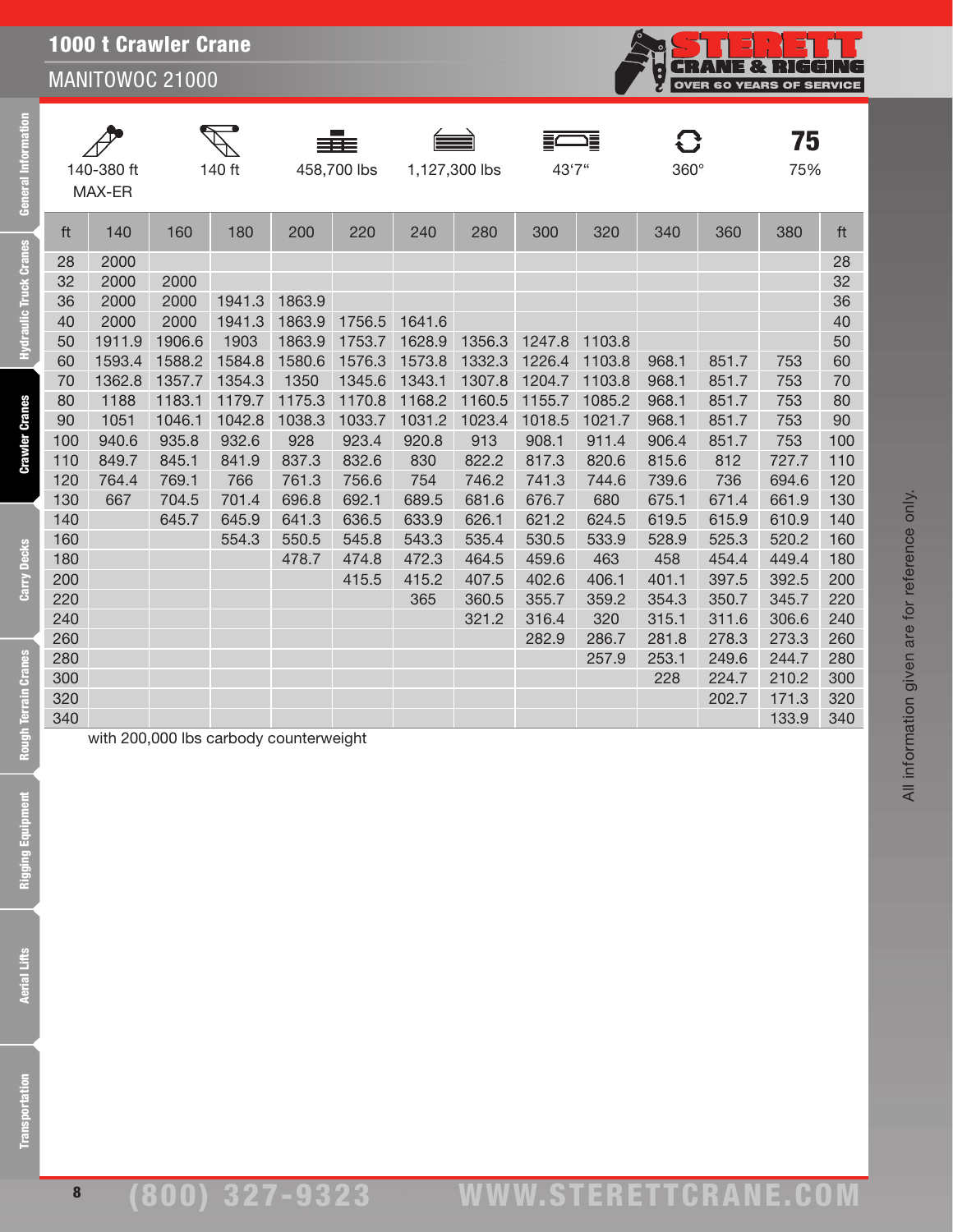ww.TDKv.com

www.STERETTCRAnE.Com

 $|\vdots$ 





MANITOWOC 21000

9

(800) 327-9323

Transportation Aerial Lifts Rigging Equipment Rough Terrain Cranes Carry Decks Crawler Cranes Hydraulic Truck Cranes General Information

**Rough Terrain Cranes** 

**Rigging Equipment** 

**Aerial Lifts** 

**Transportation** 

Carry Decks

General Information

**Hydraulic Truck Cranes**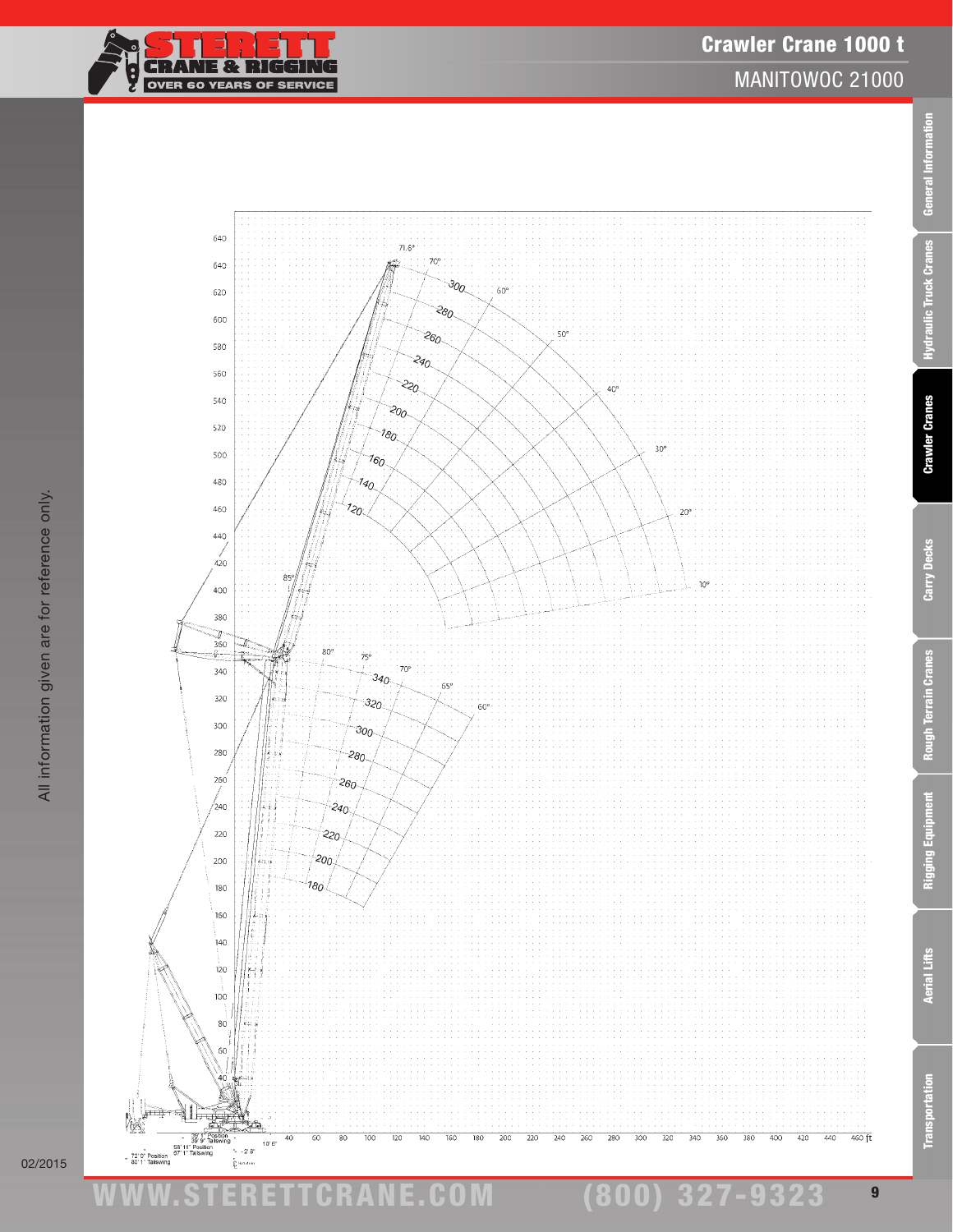| 180-340 ft<br>$85^\circ$ |       | 140 ft | 120-300 ft |       | ≡≡≡<br>497,700 lbs | 请<br>1,124,000 lbs |       | 這<br>43'7" | O<br>$360^\circ$ | 75<br>75% |     |
|--------------------------|-------|--------|------------|-------|--------------------|--------------------|-------|------------|------------------|-----------|-----|
| ft                       |       |        | 120        |       |                    |                    |       | 180        |                  |           | ft  |
|                          | 180   | 220    | 260        | 300   | 340                | 180                | 220   | 260        | 300              | 340       |     |
| 60                       | 1000  |        |            |       |                    |                    |       |            |                  |           | 60  |
| 70                       | 969.1 |        |            |       |                    |                    |       |            |                  |           | 70  |
| 80                       | 913.3 | 787    |            |       |                    | 749.2              | 622.1 |            |                  |           | 80  |
| 100                      | 812.7 | 689.8  | 585.7      | 498.5 | 415.9              | 696.3              | 579.7 | 488.4      | 411.9            | 317.6     | 100 |
| 120                      | 647   | 547.1  | 474.1      | 412   | 356.3              | 591                | 493.9 | 420.9      | 359.6            | 306.6     | 120 |
| 140                      | 484.3 | 445.1  | 390.2      | 343.1 | 300.5              | 489.4              | 411   | 354.5      | 306.6            | 264.7     | 140 |
| 160                      |       |        |            |       |                    | 402.6              | 340.2 | 296.4      | 259.1            | 226.3     | 160 |
| 180                      |       |        |            |       |                    | 334.4              | 284.1 | 249.5      | 220              | 193.9     | 180 |
| 200                      |       |        |            |       |                    | 287.7              | 244.5 | 215.6      | 190.8            | 168.8     | 200 |
| 215                      |       |        |            |       |                    |                    |       |            |                  | 158.1     | 215 |

11 180 220 240<br><sup>11</sup> 180 220 260 300 340 180 220 260 300 340 <sup>ft</sup> 90 486.1 90 486.1 421.1 357.5 299.4 100 483.4 410.2 349.8 297.6 235.7 330 286.7 251.6 215.6 177.9 120 405.7 341.8 293.2 251.3 214.5 299.4 283.3 243.7 208.4 172.5 150 326.7 274.3 236.7 204.6 176.3 242.2 244.3 210.4 179.9 152.6 180 260.1 218.3 189.5 165 143.3 192.1 196 176.4 151 128.4 210 210.2 176.8 154.2 135.1 118 150.3 154.3 146.2 125.3 106.8 240 135.6 117.6 102.3 115.6 119.2 121.5 104.3 89 270 87.5 90.4 93.6 88.5 75.5 300 72.1 73.5 67.6 330

Carry Decks

General Information

**Hydraulic Truck Cranes** 

with 200,000 carbody counterweight

**Aerial Lifts** 

with 200,000 carbody counterweight

All information given are for reference only. All information given are for reference only.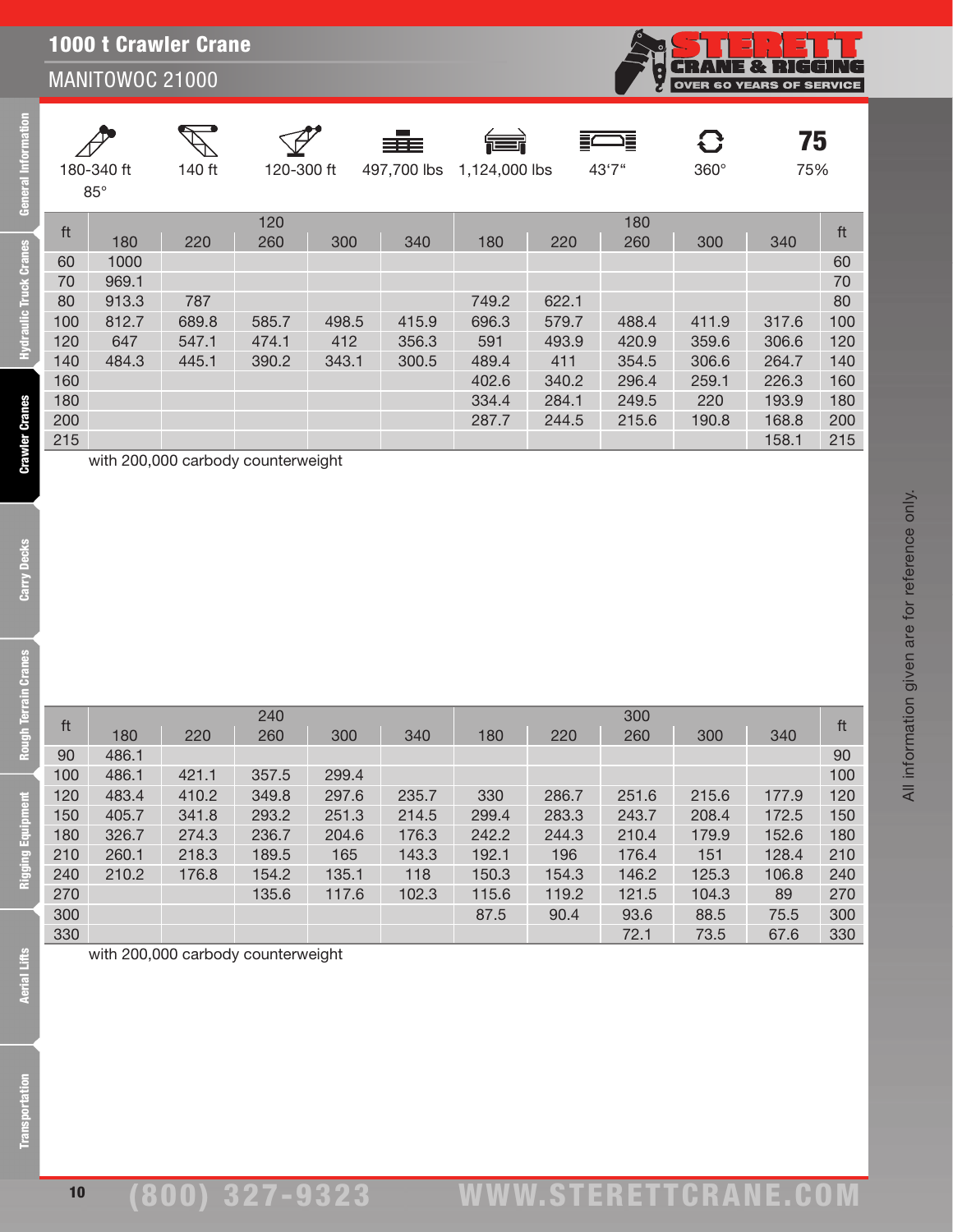| Î.                       |       | <b>OVER 60 YEARS OF SERVICE</b> |            |       |                   |               |       |             | <b>Crawler Crane 1000 t</b> | MANITOWOC 21000 |     |
|--------------------------|-------|---------------------------------|------------|-------|-------------------|---------------|-------|-------------|-----------------------------|-----------------|-----|
| 180-340 ft<br>$75^\circ$ |       | 140 ft                          | 120-300 ft |       | 青手<br>497,700 lbs | 1,124,000 lbs |       | ∍≣<br>43'7" | $360^\circ$                 | 75<br>75%       |     |
| ft                       |       |                                 | 120        |       |                   |               |       | 180         |                             |                 | ft  |
|                          | 180   | 220                             | 260        | 300   | 340               | 180           | 220   | 260         | 300                         | 340             |     |
| 110                      | 826.6 |                                 |            |       |                   |               |       |             |                             |                 | 110 |
| 120                      | 754.8 | 736.4                           |            |       |                   |               |       |             |                             |                 | 120 |
| 130                      | 693.5 | 676.8                           | 658.8      |       |                   |               |       |             |                             |                 | 130 |
| 150                      | 594.6 | 580.4                           | 565.1      | 520.2 |                   | 585.2         | 569.5 |             |                             |                 | 150 |
| 170                      | 516.7 | 505.4                           | 492.4      | 469.3 | 397.8             | 510.2         | 496.4 | 481.7       | 415.6                       |                 | 170 |
| 190                      |       |                                 | 433.3      | 418.1 | 355               | 450.4         | 438.2 | 425.2       | 387.2                       | 317.3           | 190 |
| 210                      |       |                                 |            |       | 312.3             | 401.5         | 390.6 | 379         | 355.5                       | 291.6           | 210 |
| 230                      |       |                                 |            |       |                   | 359.7         | 350.6 | 340.4       | 324.2                       | 265.3           | 230 |
| 250                      |       |                                 |            |       |                   |               |       | 306.8       | 293.4                       | 239.7           | 250 |
| 270                      |       |                                 |            |       |                   |               |       |             |                             | 214.2           | 270 |

with 200,000 carbody counterweight

| ft  |       |       | 240   |       |       |       |       | 300   |       |       | ft  |
|-----|-------|-------|-------|-------|-------|-------|-------|-------|-------|-------|-----|
|     | 180   | 220   | 260   | 300   | 340   | 180   | 220   | 260   | 300   | 340   |     |
| 160 | 475.4 |       |       |       |       |       |       |       |       |       | 160 |
| 180 | 448.5 | 433.9 |       |       |       |       |       |       |       |       | 180 |
| 200 | 409.5 | 402.7 | 374.3 | 316.4 |       | 262.9 | 270.7 |       |       |       | 200 |
| 220 | 367.2 | 360.1 | 348.3 | 299.8 | 245.6 | 229.3 | 242.7 | 248.7 | 225   |       | 220 |
| 250 | 309.2 | 308.6 | 298.3 | 269.8 | 220   | 182.1 | 196.9 | 209.8 | 216.4 | 187.8 | 250 |
| 280 | 261.9 | 267.5 | 258.5 | 239   | 193.1 | 141.9 | 155.3 | 168.5 | 179.9 | 171.3 | 280 |
| 310 |       |       | 221.3 | 201.7 | 167.4 | 108.8 | 120   | 131.5 | 143.2 | 152.6 | 310 |
| 340 |       |       |       |       |       | 82.4  | 91.2  | 100.7 | 110.9 | 120.9 | 340 |
| 370 |       |       |       |       |       |       |       | 76.7  | 84.3  | 92.8  | 370 |
| 390 |       |       |       |       |       |       |       |       |       | 77.5  | 390 |

with 200,000 carbody counterweight

Transportation Aerial Lifts Rigging Equipment Rough Terrain Cranes Carry Decks Crawler Cranes Hydraulic Truck Cranes General Information

**Rough Terrain Cranes** 

Rigging Equipment

**Aerial Lifts** 

**Transportation** 

Carry Decks

**General Information** 

Hydraulic Truck Cranes